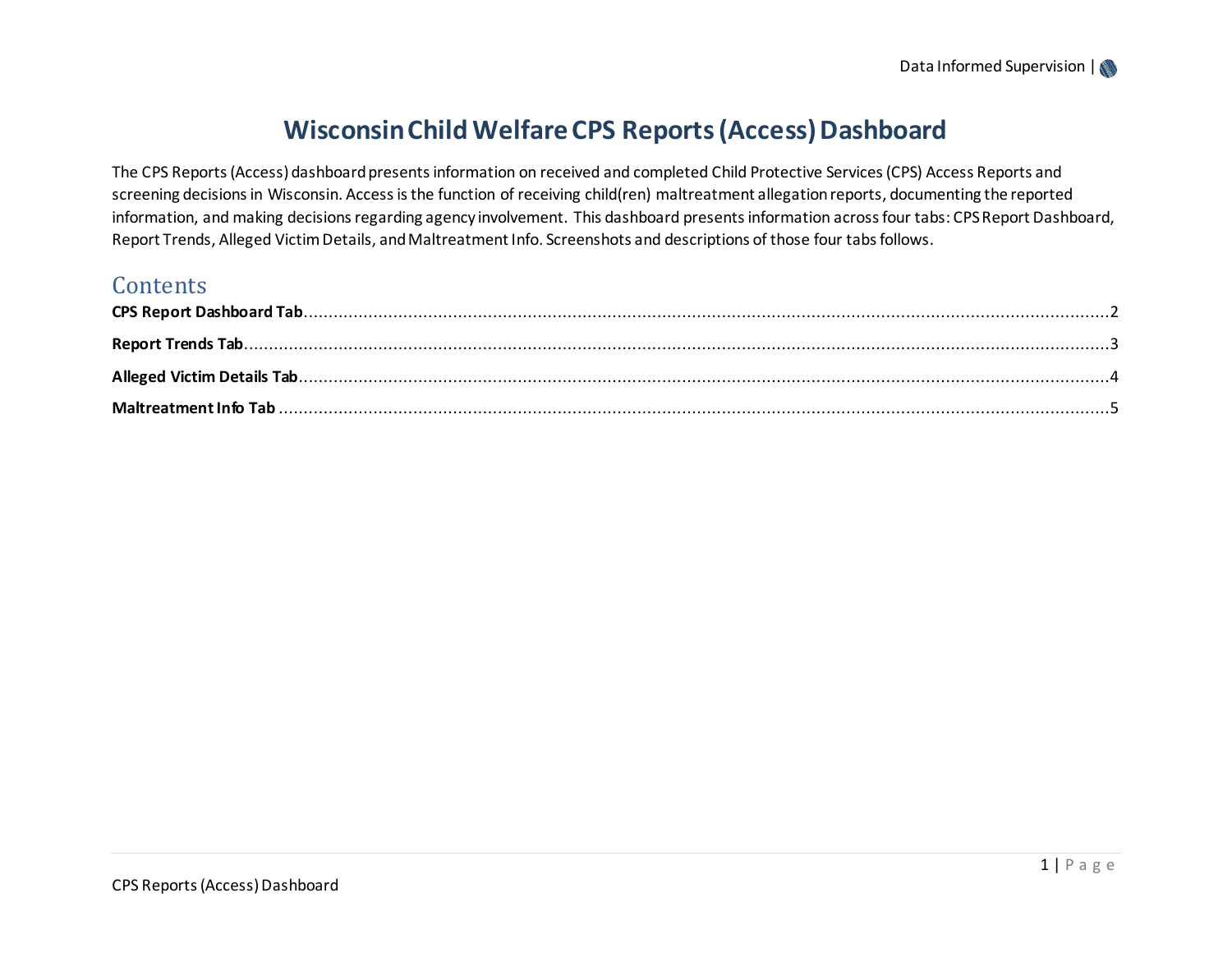## <span id="page-1-0"></span>**CPS Report Dashboard Tab**

The CPS Reports Dashboard tab is intended to provide high-level information on CPS reports.

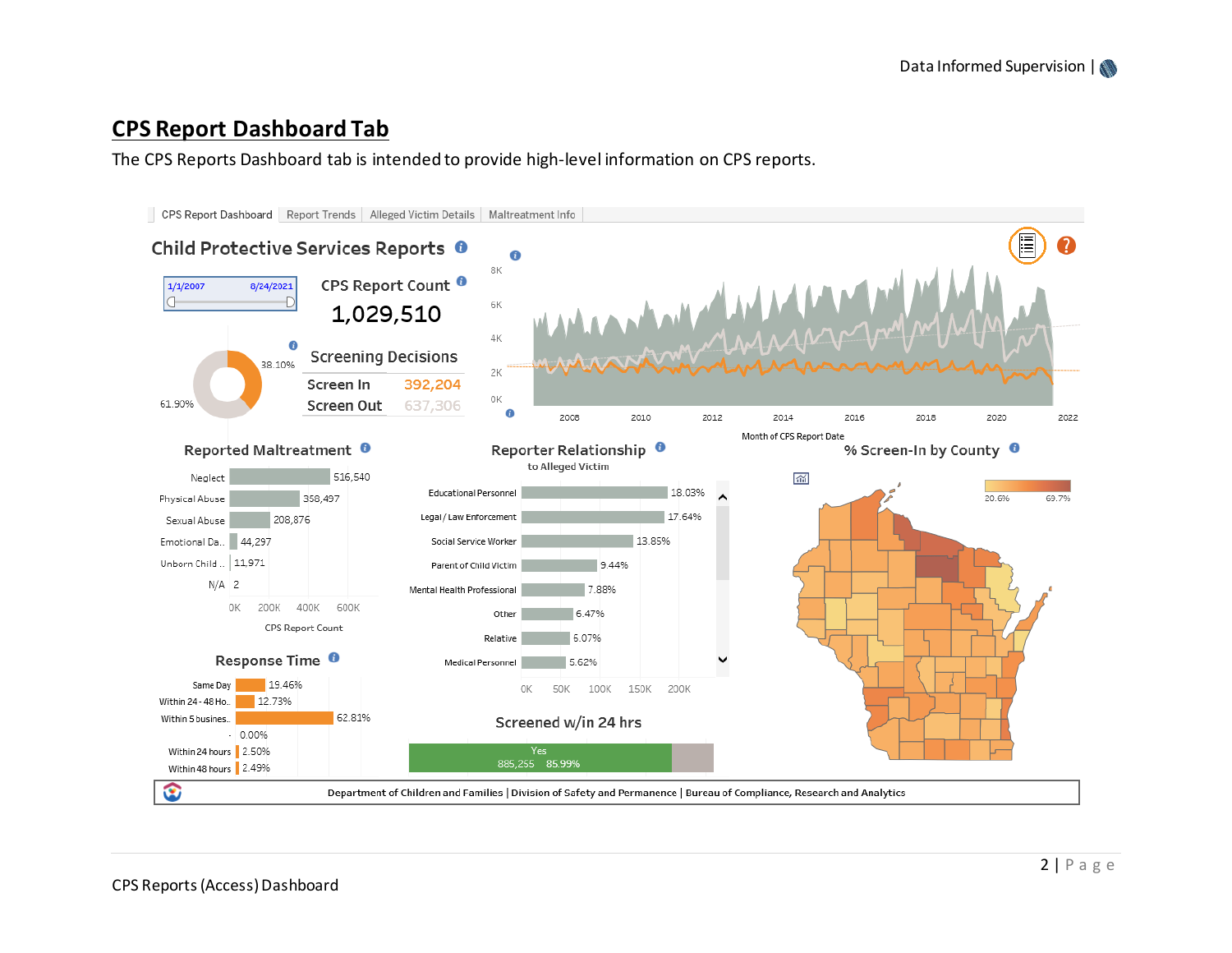### <span id="page-2-0"></span>**Report Trends Tab**

The CPS Report Trends Tab provides information on the quantity of CPS reports received by month, day of the month (between the 1st and 31st of the month), and time of day.

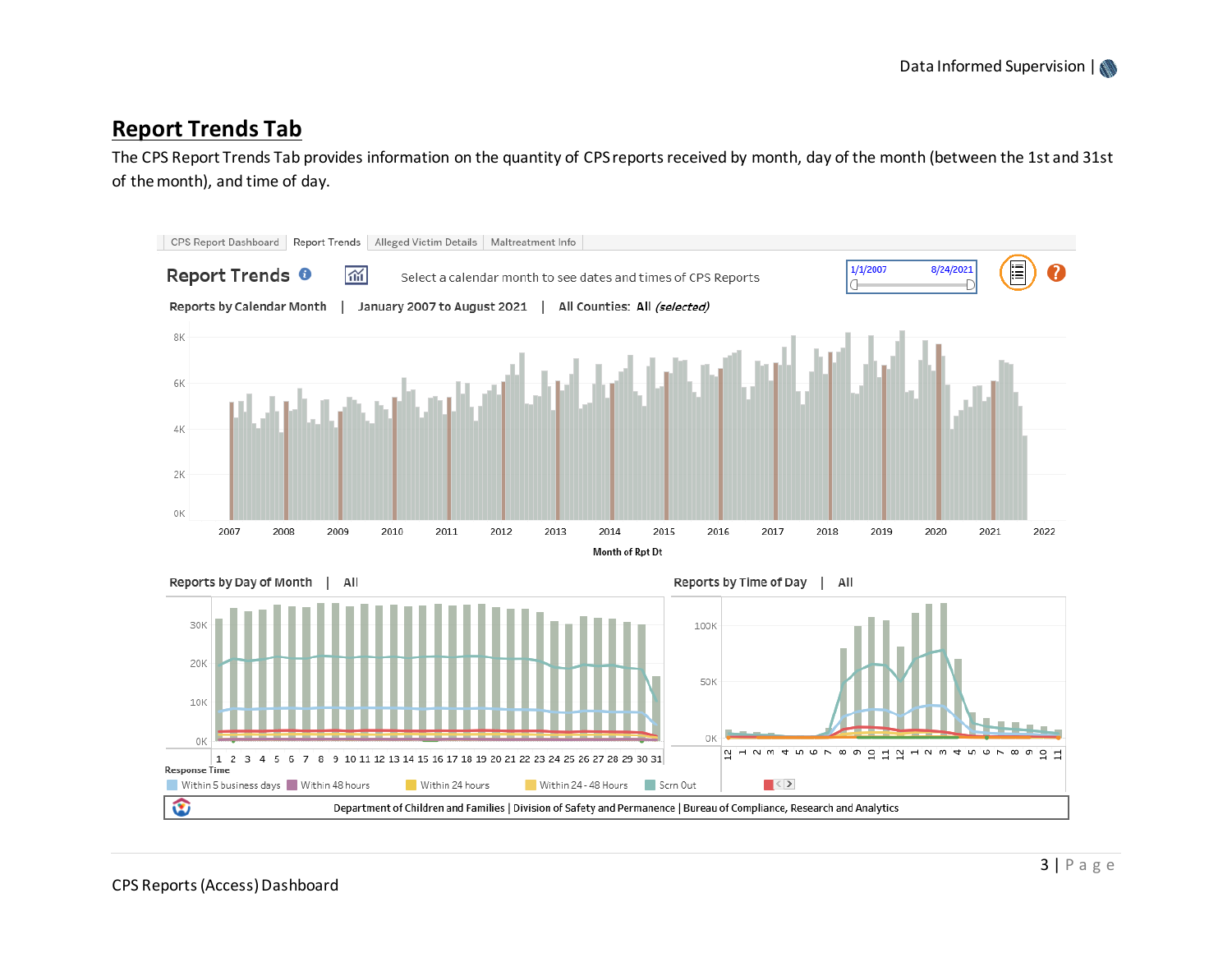## <span id="page-3-0"></span>**Alleged Victim Details Tab**

The Alleged Victim Details tab begins with the total number of allegations made in the time period, and then breaks that number out by alleged victim demographic details.